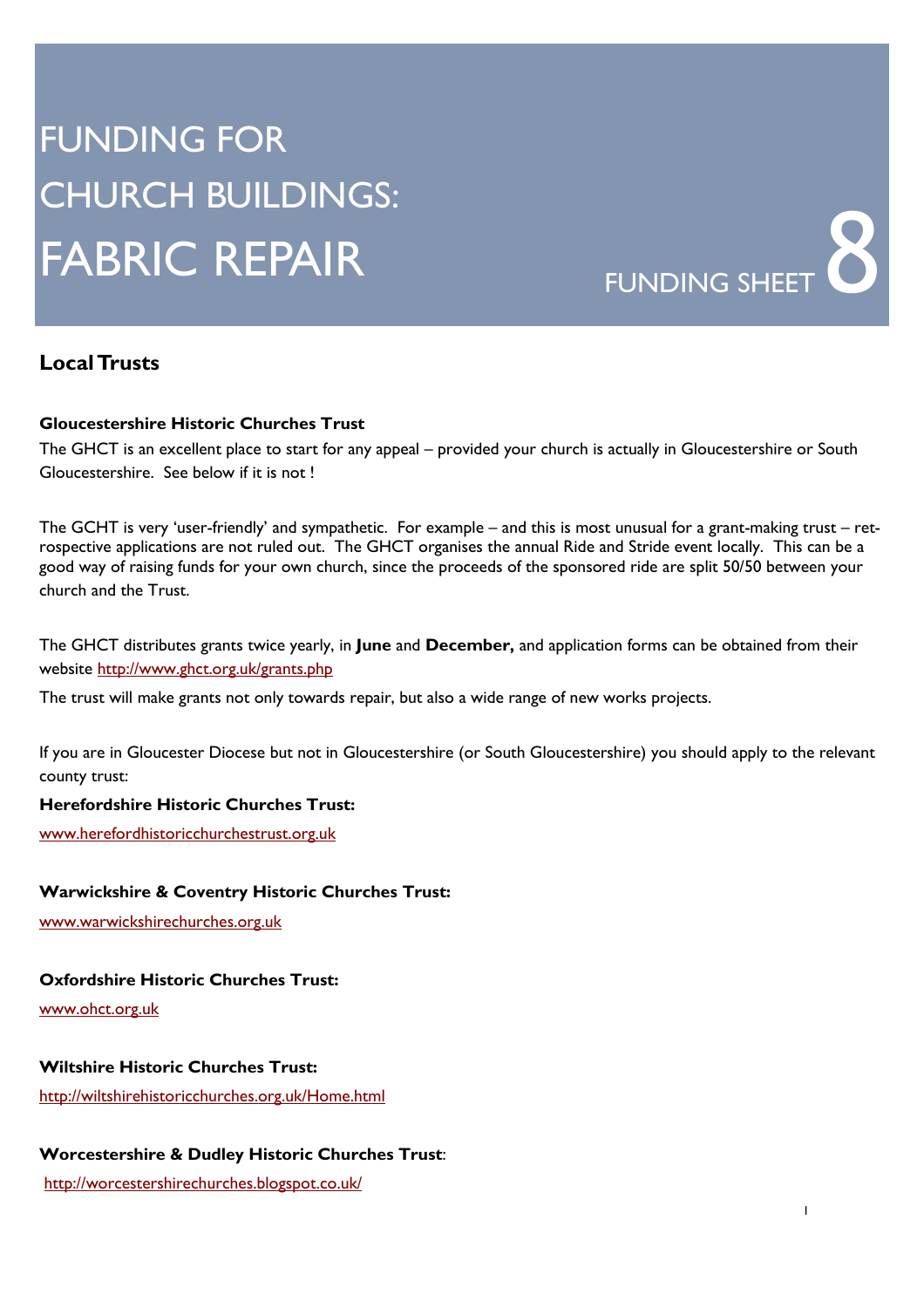# **The Langtree Trust**

The Langtree Trust assists general charitable work in Gloucestershire. Their turnover is in the region of £50,000 per annum. The trustees are generally sympathetic to church appeals. There is no application form - a letter to the Secretary, giving a clear statement of what is needed, is all that is required. Grants are small, (most unlikely to exceed £1,000) but are paid out quickly.

The Langtree Trust does not have its own website, but can be contacted as follows:-

C/o Sutton Dipple, 8 Wheelwrights Corner, Old Market, Nailsworth, Stroud GL6 0DB

# **The Warneford Ecclesiastical Charity**

Grants for straight fabric repairs only - not electrics, heating, organs, bells, etc. Annual income is limited - grants are not likely to exceed three figures. There is no website. The Charity allocates grants annually in December and completed application forms must be with the Secretary by 31 October. Secretary : Mr Michael Williams. 6 Kingsholm Square, Gloucester, GL1 2QJ. He can be contacted on 01452 538440.

# **The Jack Lane Charitable Trust**

#### www.jacklane.co.uk

This is a fairly new trust, with a wide range of interests. Income is in the region of £50,000 per annum. The main area of interest is the southern part of Gloucestershire (not just South Glos Council area) and North Wiltshire. Application forms can be downloaded direct from the website.

# **The Gloucestershire Environmental Trust (GET)**

#### www.glos-environment-trust.co.uk

The GET is our local distributive environmental body under the Landfill Community Fund. It is an important potential source of grant-aid for major repair or community based schemes for church buildings, and we have prepared a separate sheet number 10 in this series, dealing with the whole range of landfill-based opportunities.

# **The Summerfield Charitable Trust**

#### www.summerfield.org.uk

The Summerfield is an important local trust but its policy on churches is variable. In 2012 they were not accepting applications for church repair projects, but may consider community based schemes of development.